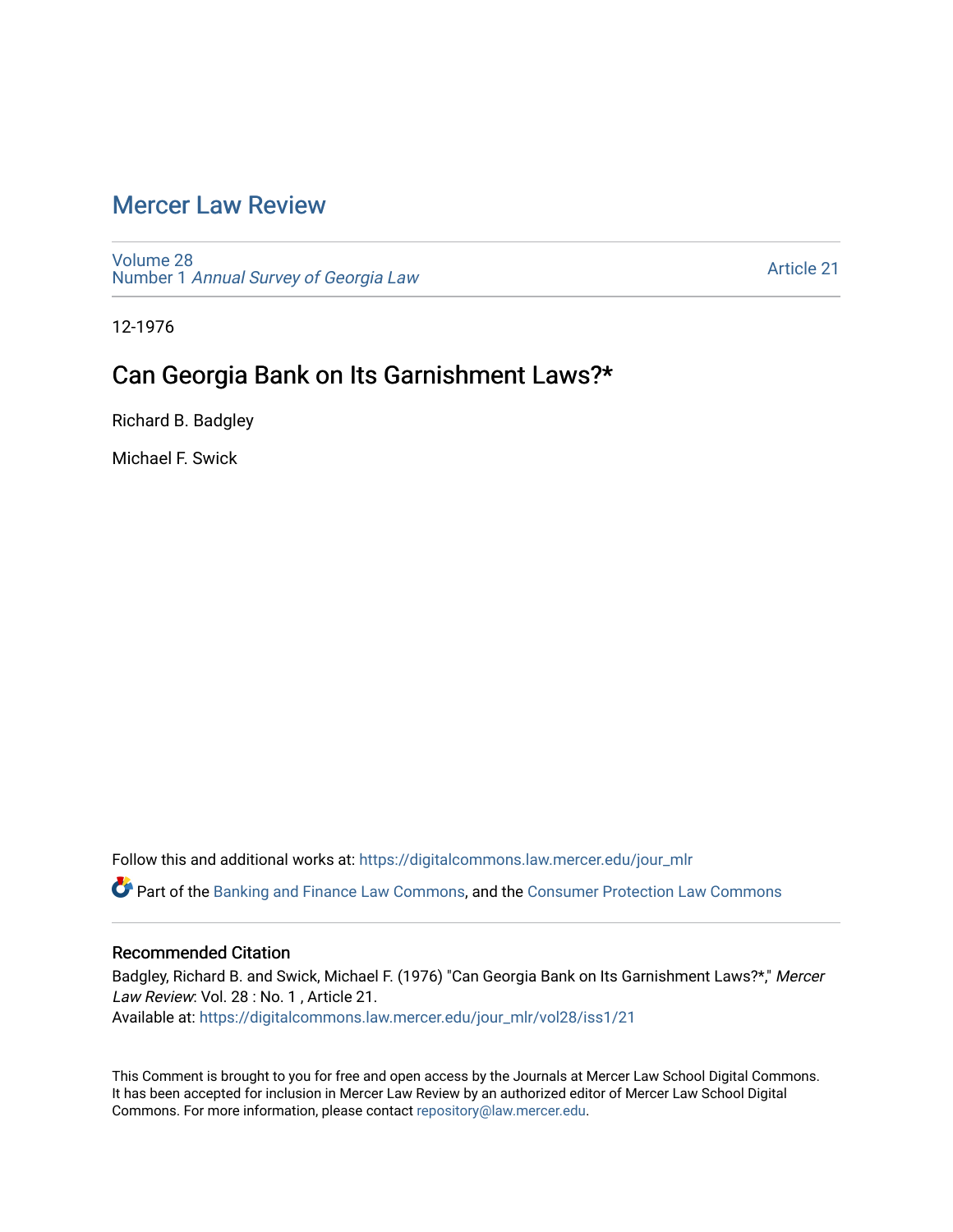# **COMMENTS**

### **Can Georgia Bank on Its Garnishment Laws?\***

Since the late sixties the field of creditors' remedies has undergone a series of changes brought about by several U.S. Supreme Court decisions. Old concepts of protection for the creditor have been changed or modified to recognize procedural due process rights of the debtor. While it is easy to say that there have been changes, it is becoming increasingly more difficult to identify exactly what is required by the courts to satisfy the Due Process Clause of the Fourteenth Amendment.

When the U.S. Supreme Court declared the Georgia prejudgment garnishment statutes unconstitutional in *North Georgia Finishing Co. v. Di-Chem*,<sup>*'*</sup> the Georgia legislature responded by passing new statutes<sup>2</sup> which were apparently aimed at meeting the due process requirements established by earlier cases.' Before this new statute could be tested, a challenge to the old code section as applied to post-judgment garnishment came before the Georgia Supreme Court. *Coursin v. Harper*<sup>4</sup> presented the question of whether post-judgment garnishment required due process protection similar to pre-judgment garnishment. The supreme court answered in the affirmative.

The Georgia Supreme Court held that due process was required in postjudgment garnishment as well as pre-judgment cases.<sup>5</sup> But what proce-

**1.** 419 **U.S. 601 (1975).**

2. Ga. Laws, **1975, p. 1291.**

**5.** *Id.* **at 733, 225 S.E.2d** at 430.

After this article was written, the Georgia Supreme Court decided City Finance Co. v. Winston, No. **31483** (Oct. **19, 1976).** That case held unconstitutional the **1976** amendments to the Georgia garnishment laws, Ga. Laws, **1976, pp. 1608-29,** which made provisions for post-judgment garnishment different from those for pre-judgment garnishment. The **1976** changes were unconstitutional for the same reason the provisions considered in Coursin v. Harper, **236** Ga. **729, 225 S.E.2d** 428 **(1976),** were unconstitutional: There was no provision for notice to the defendant and no judicial supervision initially. It is apparent that any garnishment statute, to be upheld **by** the Georgia Supreme Court, must meet the standards of North Georgia Finishing Co. v. Di-Chem, 419 **U.S. 601 (1975),** Mitchell v. W.T. Grant Co., 416 **U.S. 600** (1974), and Carey v. Sugar, **- U.S. -, 96** S.Ct. **1208 (1976).** In *City Finance,* the supreme court said *Coursin* had said that "the **1975** amendment **...** to the garnishment laws supplied the deficiencies in the former law."

*<sup>3.</sup> See* Mitchell v. Grant, 416 **U.S. 600** (1974), where the Court approved the Louisiana ex parte pre-judgment sequestration procedure to forestall waste or alienation of property subject to a security interest. Louisiana required judicial supervision of the process and proof of claim and provided for a prompt post-seizure hearing for dissolution of the writ and damages award for wrongful use of the procedure. *See also* Note, **26** MERcER L. REv. **325** (1974).

<sup>4.</sup> **236** Ga. **729, 225 S.E.2d** 428 **(1976).** The Georgia statutes in effect prior to July **1, 1975,** were applicable since the affidavit was made and summons issued on June **30, 1975.** *Id.* **at 729-30, 225 S.E.2d** at 428.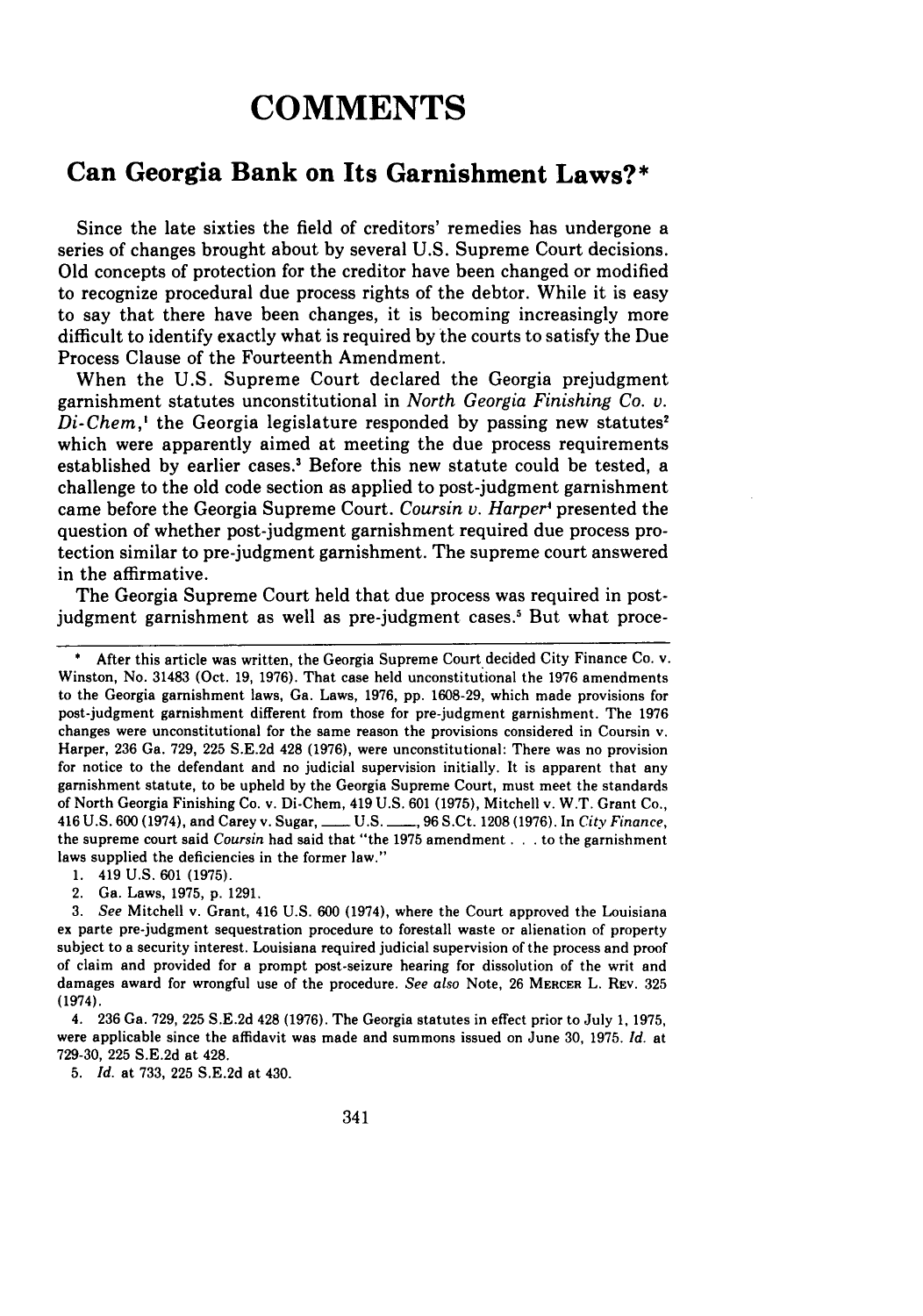dures meet due process standards? The question now facing Georgia lawyers is whether the new Georgia Code section<sup>6</sup> dealing with garnishment is constitutionally sufficient.

This comment will review recent developments in due process requirements for creditors' remedies with particular emphasis on their impact on Georgia garnishment law, and will include a meaningful background in this field as well as present an analysis of the status of Georgia garnishment law with suggestions as to the probable direction future decisions will take.

#### I. HISTORICAL **DEVELOPMENT**

*Sniadach v. Family Finance Corp.7* struck the first blow against what had been accepted procedures in the field of creditors' remedies and initiated a period in which the courts have more closely scrutinized and defined the procedural due process rights of the debtor. In *Sniadach,* the U.S. Supreme Court held that notice and a hearing were required before prejudgment garnishment of wages could be enforced.<sup>8</sup>

In the period following its decision in *Sniadach* and *Goldberg v. Kelly9* it was thought that the Court might be carving out a position that required due process only when necessary items such as wages and welfare benefits were jeopardized. However, three years after *Sniadach,* the Court, in *Fuentes v. Shevin,10* clarified its position on the types of property that required notice and hearing. In *Fuentes,* the Court invalidated Florida and Pennsylvania statutes that allowed "summary seizure of goods or chattels in a person's possession under a writ of replevin."" The statutes allowed issuance of a writ of replevin based on an ex parte application upon the posting of a security bond."

The Court in *Fuentes* pointed out that even a temporary, nonfinal deprivation of property was a deprivation recognized under the Fourteenth Amendment.<sup>13</sup> In the case of a Fourteenth Amendment deprivation, due process requires notice and a hearing at a "meaningful time."'" The Court noted that in property deprivation cases the only meaningful time for a hearing is at a time when the deprivation can still be prevented.<sup>15</sup> The

15. *Id.* at 81.

<sup>6.</sup> Ga. Laws, 1975, p. 1291.

<sup>7. 395</sup> U.S. 337 (1969).

*<sup>8.</sup> Id.* at 342.

<sup>9. 397</sup> U.S. 254 (1970). The Court held that welfare benefits were a statutory entitlement for qualified persons and that notice and a hearing were required before state officials could terminate benefits already being paid.

<sup>10. 407</sup> U.S. 67 (1972).

<sup>11.</sup> *Id.* at 69.

<sup>12.</sup> *Id.* at 69-70.

<sup>13.</sup> *Id.* at 85.

<sup>14.</sup> *Id.* at 80.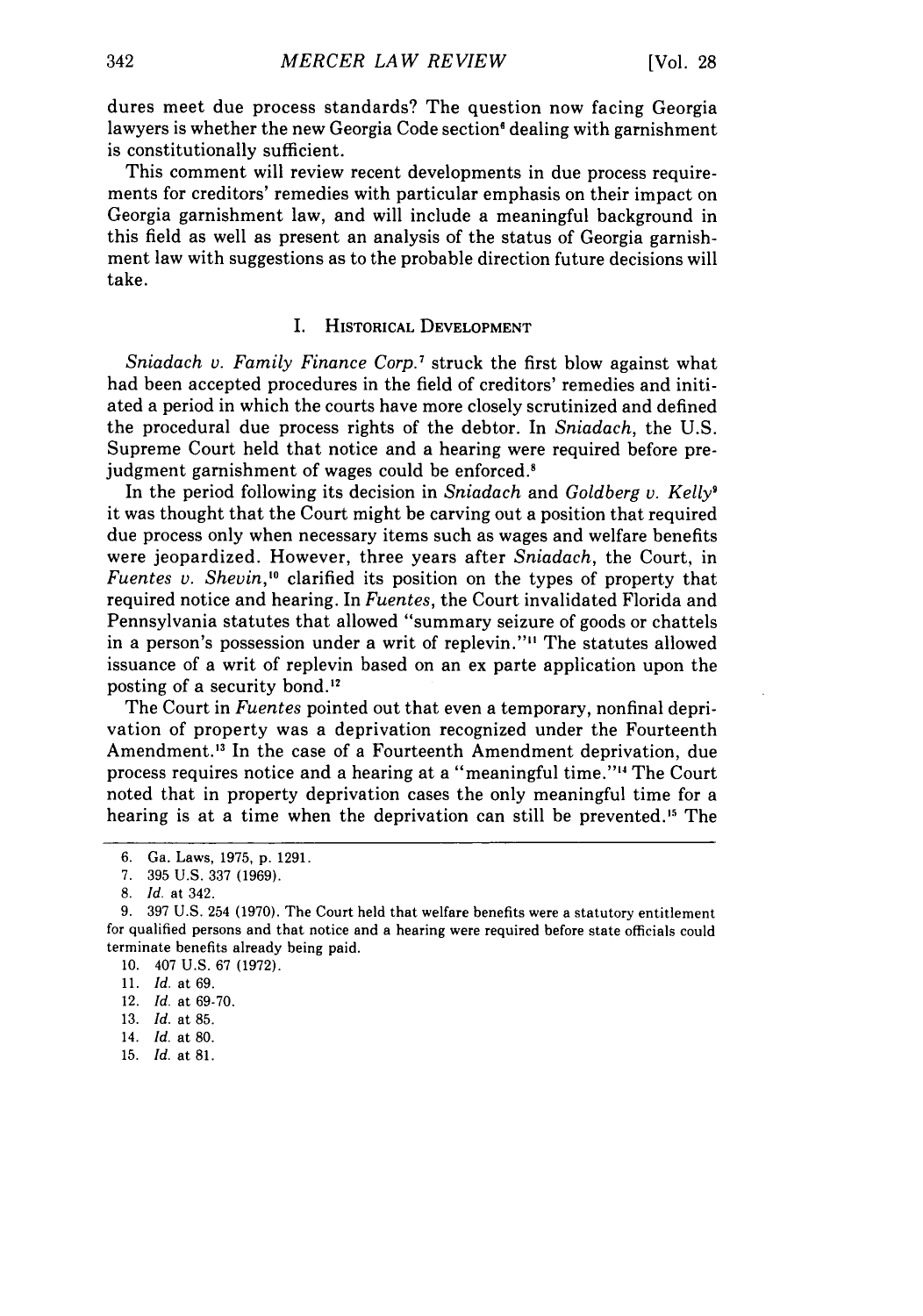Court pointed out that "no later hearing and no damage award can undo the fact that the arbitrary taking that was subject to the right of procedural due process has already occurred."<sup>16</sup>

While the Court firmly stated the requirements for due process, they did not "question the power of the state to seize goods prior to final judgment in order to protect the security interests of creditors" after a hearing.'7 The Court also left open the question of the nature and form of the hearings.<sup>18</sup>

Before *Fuentes* the definition of property had been held to include "any significant property interest."<sup>19</sup> Fuentes broadened this definition by holding that a possessory interest in chattels was such a "significant property interest."<sup>20</sup> With *Fuentes*, the Court appeared to be forging a firm set of rules to provide procedural due process protection to debtors, including those who held property encumbered with an outstanding security interest.

However, two years later in *Mitchell v. W.T. Grant Co.,"* the U.S. Supreme Court upheld the Louisiana *ex parte* sequestration statute that provided for neither notice nor a hearing before judicial seizure of property for the purpose of preserving it pending litigation over the debt secured by the property. In *Mitchell,* W. T. Grant sued for the overdue balance owed on personal property alleging a vendor's lien on the property and requesting sequestration of the goods.<sup>22</sup>

In upholding the Louisiana procedure, the U. S. Supreme Court recognized that the possessor of the property and the lien-holder each had a recognized interest in the property.22 Thus, the Court held that Louisiana's statute authorizing judicial sequestration of such property to preserve the property's value pending outcome of the suit on the debt had sufficient safeguards built into it to meet due process requirements without a preseizure hearing.<sup>24</sup> The Court distinguished *Sniadach<sup>25</sup>* and *Fuentes*<sup>26</sup> without specifically overruling either.

*Mitchell* apparently retreated from the proposition in *Fuentes* that no-

23. *Id.* at 607.

24. These safeguards were: (1) the nature and amount of the claim should clearly appear from the facts presented in a verified affidavit or petition; (2) judicial supervision of the procedure; (3) provision for a prompt post-seizure hearing for dissolution of the writ; (4) if the writ were dissolved, damages and attorney's fees could be awarded. *Id.* at 616-17.

25. The Court pointed out that in *Sniadach* the creditor had no prior interest in the property attached and that the opinion in that case did not deal with the typical installment seller situation found in *Mitchell. Id.* at 614.

26. The Court said that since the statutes examined in *Fuentes* did not provide for judicial supervision, affidavit of facts, or a speedy post-seizure hearing, that case was sufficiently different from the statute before the Court in *Mitchell. Id.* at 615-16.

<sup>16.</sup> *Id.* at 82.

<sup>17.</sup> *Id.* at 96.

<sup>18.</sup> *Id.* at 96-97.

<sup>19.</sup> Boddie v. Connecticut, 401 U.S. 371, 378-79 (1971).

<sup>20. 407</sup> U.S. at 84.

<sup>21. 416</sup> U.S. 600 (1974).

<sup>22.</sup> *Id.* at 601-02.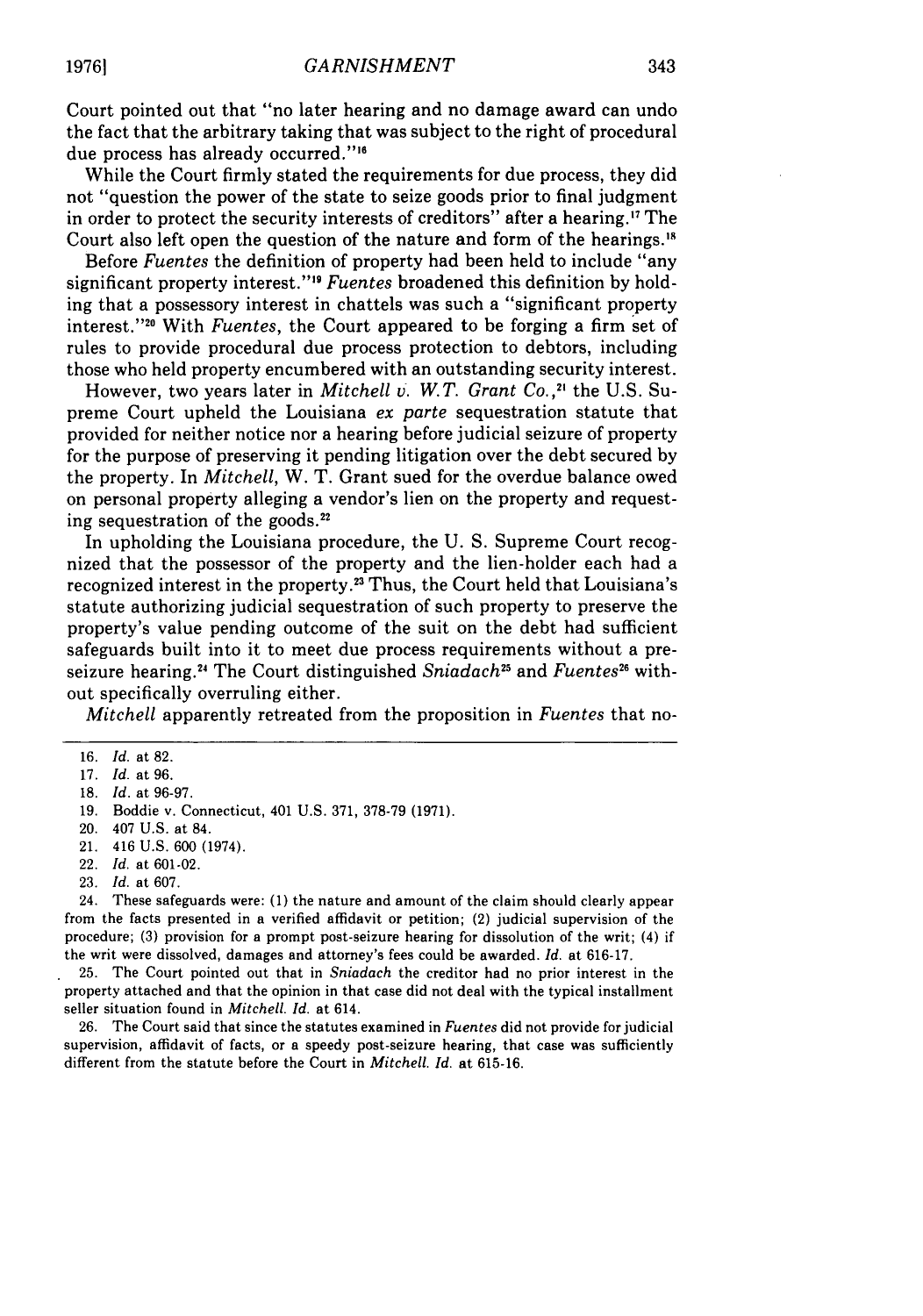tice and hearing were required before any deprivation. It was widely thought that the Court was de facto overruling *Fuentes"* and returning to what had formerly been the recognized remedies of creditors.

At this juncture in the development of procedural due process, the Court apparently had decided that judicial supervision was sufficient to protect the debtor. This is important in garnishment cases since *Fuentes* had been thought to have expanded due process rights of notice and hearing to virtually all property rights, thereby negating the interpretation of *Sniadach* that had restricted the holding to wage garnishment procedures. <sup>8</sup>*Mitchell* apparently distinguished garnishment, leaving the *Fuentes* requirement of notice and hearing in garnishment cases intact.<sup>29</sup>

In *North Georgia Finishing Co. v. Di-Chem*,<sup>30</sup> the U.S. Supreme Court attempted to establish due process guidelines for non-wage garnishment. The challenged Georgia statutes authorized garnishment in pending actions on the affidavit of the plaintiff or his attorney based upon conclusory allegations. There was no provision for judicial supervision, notice, or an early hearing. The only method available for dissolution of the writ was for the defendant to post a bond **. 3**

In *North Georgia Finishing,* the plaintiff corporation had garnished the defendant corporation's bank account under the Georgia statute which permitted garnishment as a pre-judgment remedy. The Court discussed both the *Sniadach/Fuentes* approach and the *Mitchell* view and decided that the Georgia statute failed to meet due process requirements under either approach. In the view of *Sniadach* and *Fuentes,* the bank account was property protected by the Fourteenth Amendment. The defendant corporation had been deprived of this property without notice and hearing and without participation by a judicial officer.<sup>32</sup> Further, the Georgia statute did not have the "saving characteristics" of the Louisiana statute in *Mitchell.* There was no judicial supervision or entitlement to an immediate hearing. In addition, the affidavit called for by the statute did not require statements clearly setting out the facts entitling the garnishor to relief. <sup>33</sup>

*North Georgia Finishing* served to underscore the Court's indecision as to what is required for due process. *Fuentes* had apparently held that if the property in question was property protected by the Fourteenth Amendment, then notice and a hearing were required before deprivation. *Fuentes* had also expanded the definition of protected property to include a vast spectrum of interests that included debts available for process of garnish-

33. *Id.* at 607.

<sup>27.</sup> *Id.* at 623 (Powell, J., concurring); *Id.* at 634 (Stewart, Douglas, & Marshall, J.J., dissenting).

<sup>28. 407</sup> U.S. at 72, n. 5.

<sup>29. 416</sup> U.S. at 614-15.

<sup>30. 419</sup> U.S. 601 (1975).

<sup>31.</sup> *Id.* at 607.

<sup>32.</sup> *Id.* at 605.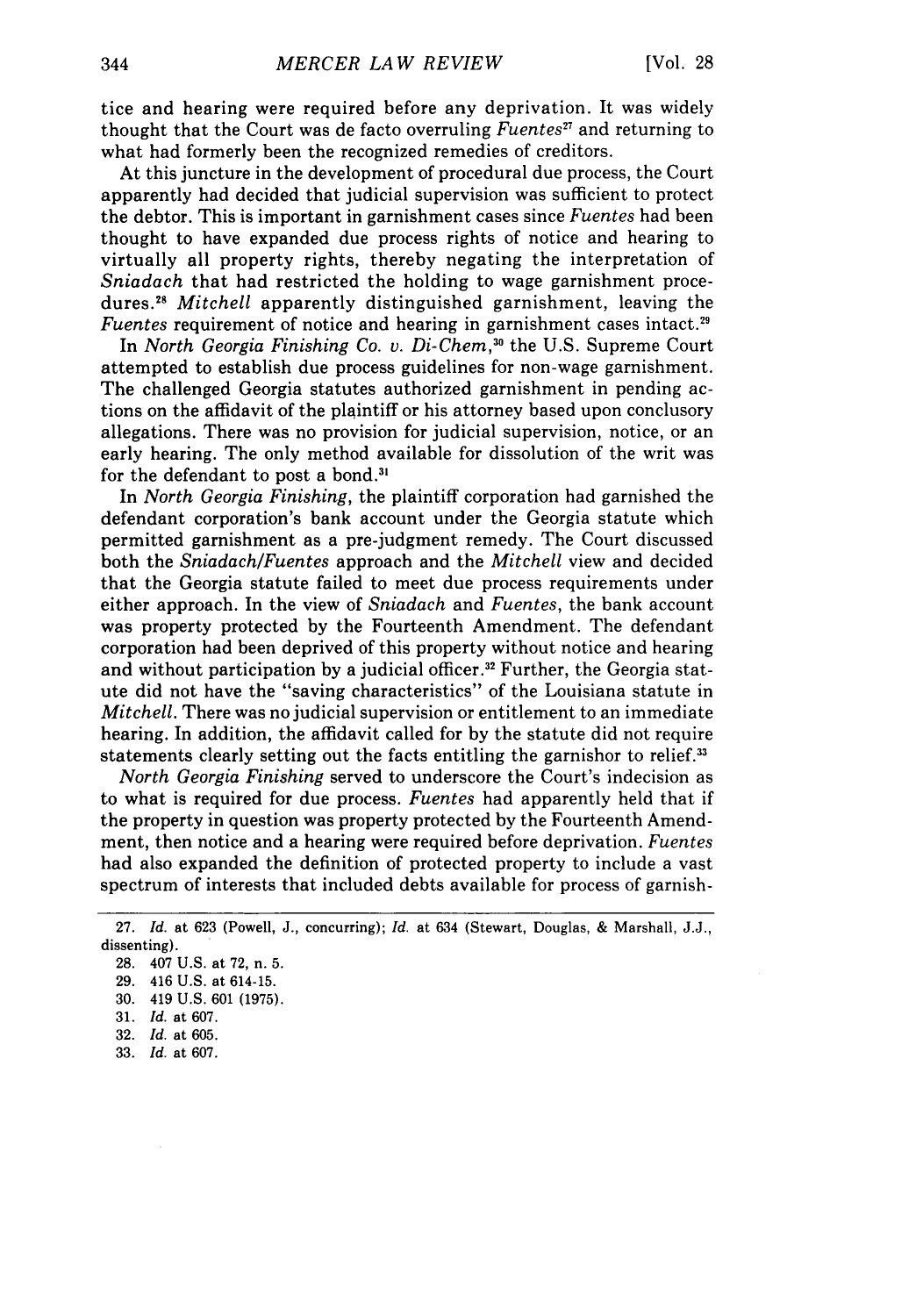ment.34 Then *Mitchell* had apparently distinguished garnishment from security interests in personal property, requiring something less than notice and hearing in property cases and not laying down new standards for garnishment cases.

The decision in *North Georgia Finishing* did not clarify matters. First, the Court laid out the *Fuentes* rule, apparently supporting the requirements of notice and hearing in pre-judgment garnishment cases. Then, in the next sentence, the Court said that *Fuentes* required notice and hearing or "other safeguards against mistaken repossession."<sup>35</sup> The decision then pointed out that the Georgia statute did not meet the *Mitchell* standards: apparently the "other safeguards against mistaken repossession."<sup>3</sup>

#### **IE. COURSIN** V. HARPER

In *Coursin v. Harper,37* the Supreme Court of Georgia held that the procedure for post-judgment garnishment which had existed in Georgia prior to July 1, **1975,** had failed to provide the alleged judgment debtor with procedural due process.<sup>38</sup> Plaintiff's attorney had made affidavit before a superior court deputy clerk on June **30, 1975.11** Bond with security was given by the attorney at that time, and the clerk issued a writ of attachment which required the sheriff to serve a summons of garnishment. The summons was then issued by the clerk designating the United States of America as garnishee. After the summons had been served, the garnishee mailed notice of the garnishment to the defendant. On August 6, **1975,** the defendant or judgment debtor filed pleadings in the action. In the interim, the garnishment was answered by the garnishee and funds owed to the alleged debtor were paid into the court registry.40 The trial court rendered a judgment that dismissed the plaintiff's action and held that the making of an affidavit before the clerk and the issuance of a summons on the basis of that affidavit was an unconstitutional procedure. The plaintiff appealed, and the Supreme Court of Georgia affirmed." The court observed that the case was controlled by the statutes that were in effect prior to July 1, 1975.<sup>42</sup>

In reaching the decision in *Coursin,* the court stated that *North Georgia*

38. **236** Ga. at **733, 225** S.E.2d at 430.

**39.** *Id.* at 729-730, **225** S.E.2d at 428. There had been a previous judgment against the defendant in a divorce action.

40. *Id.* at **729-30, 225** S.E.2d at 428-29.

41. *Id.* at 731, **225** S.E.2d at 429.

42. *Id.*

<sup>34. 407</sup> U.S. at 89-90.

<sup>35. 419</sup> U.S. at 606.

<sup>36.</sup> *Id.* at 607.

<sup>37.</sup> **236** Ga. **729, 225** S.E.2d 428 (1976). The decision stated that the proceedings were garnishment in attachment. GA. **CODE ANN.** ch. **8-5** (1973) while *North Georgia Finishing* was concerned with the garnishment procedures of GA. **CODE ANN.** tit. 46 (1974).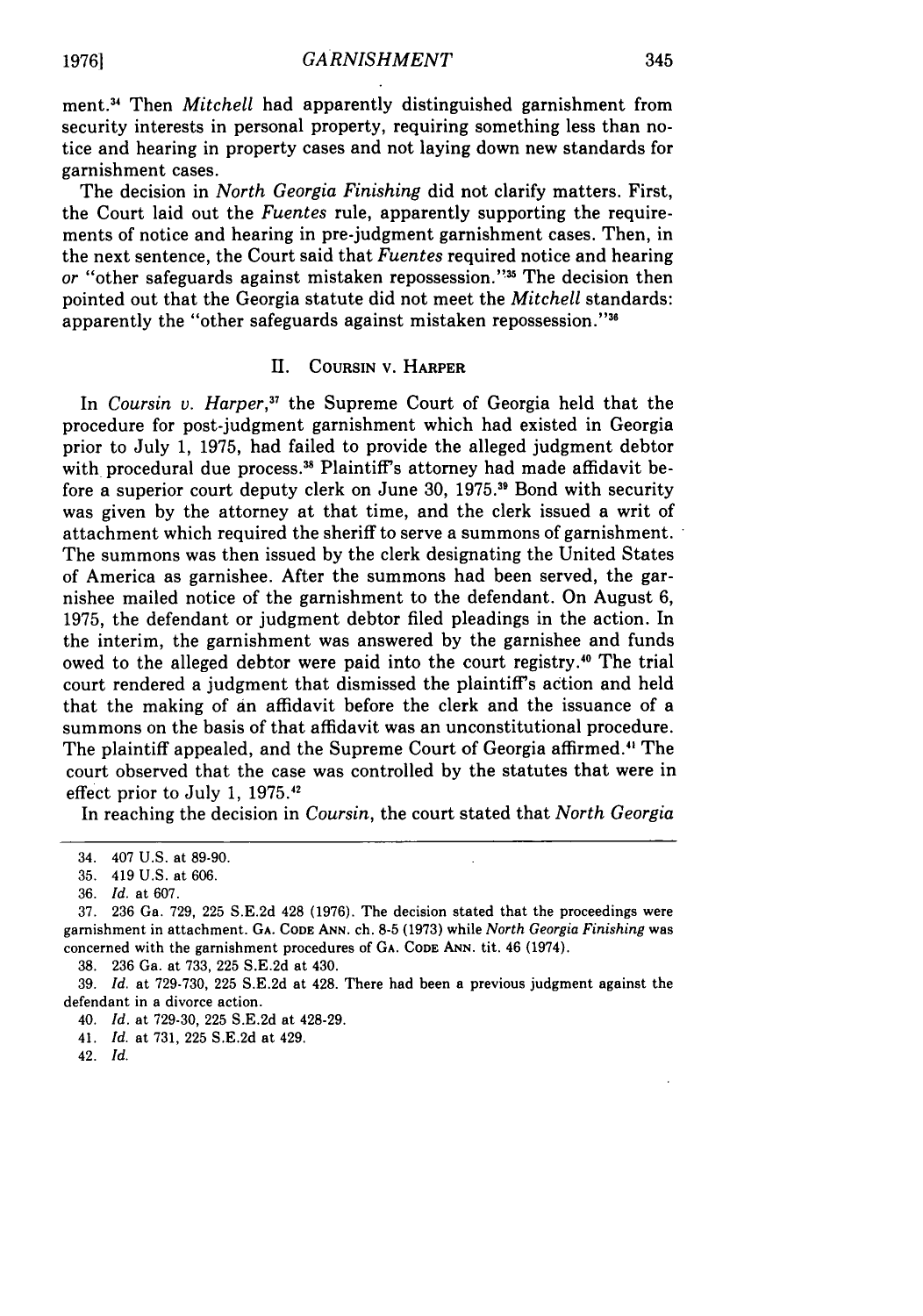*Finishing* had held the "old garnishment procedure, both pre-judgment and post-judgment, unconstitutional on procedural due process grounds."43 Further, the court noted that the majority opinion in *North Georgia Finishing* had distinguished between the Georgia statutes and the statutory scheme which was upheld in *Mitchell* by stating: "The Georgia garnishment statute has none of the saving characteristics of the Louisiana statute."<sup>44</sup>

The court in *Coursin* stated that there was "little difference between prejudgment and post-judgment garnishment proceedings insofar as procedural due process of law is concerned."<sup>45</sup> Both a judgment debtor and a non-judgment debtor must be given due process, and there are certain requirements which must be met in order to avoid wrongful deprivation of property whether or not the creditor has obtained a judgment." The court additionally supported its conclusion by giving several reasons why a judgment debtor must be afforded due process to avoid illegal deprivations of property.<sup>47</sup>

#### III. GEORGIA GARNISHMENT PROCEDURES

Under the statutes dealt with in *Coursin,* creditors were entitled to process of garnishment when a suit was pending or where judgment had been obtained." The plaintiff, his agent or his attorney made an affidavit before an authorized officer or the clerk of the court in which the garnishment or case was filed. The affidavit stated the amount claimed due in any pending action or on any judgment already rendered. The affidavit would also state that there was reason to believe that all or part of such sum would be lost unless garnishment was forthcoming. Under the applicable statute, bond was given in an amount twice the sum claimed to be due. If the amount stated as being due was not recovered in the suit or that claimed on a judgment was not due, such bond was payable to the defendant for his costs and damages.<sup>49</sup> When the affidavit was made by an agent or an attorney, it could be sworn to according to the best of that individual's

48. **GA. CODE ANN.** §46-101 (1974). As to a situation where suit was pending, the Court in *North Georgia Finishing* had, as previously discussed, held this to be unconstitutional.

49. **GA. CODE ANN.** §46-102 **(1974).**

<sup>43.</sup> *Id.* The Georgia court did express some disagreement with the U.S. Supreme Court decision in *North Georgia Finishing. Id.* at **732, 225** S.E.2d at 430.

<sup>44.</sup> *Id.* at **732, 225** S.E.2d at 429, *quoting from* 419 U.S. at 607. See note 25, *supra.*

<sup>45.</sup> *Id.* at **732-33, 225** S.E.2d at 430.

<sup>46.</sup> *Id.* at **733, 225** S.E.2d at 430. The requirements the court set out were judicial supervision over a proposed temporary deprivation along with notice and opportunity for an early hearing after the deprivation.

<sup>47.</sup> *Id.* "Some judgements are procured many years in advance of their attempted enforcement; there are instances of partial payment on judgments; there are installment judgments, especially in the alimony field; there are judgments that were procured illegally; and there are judgments which have expired and are unenforceable."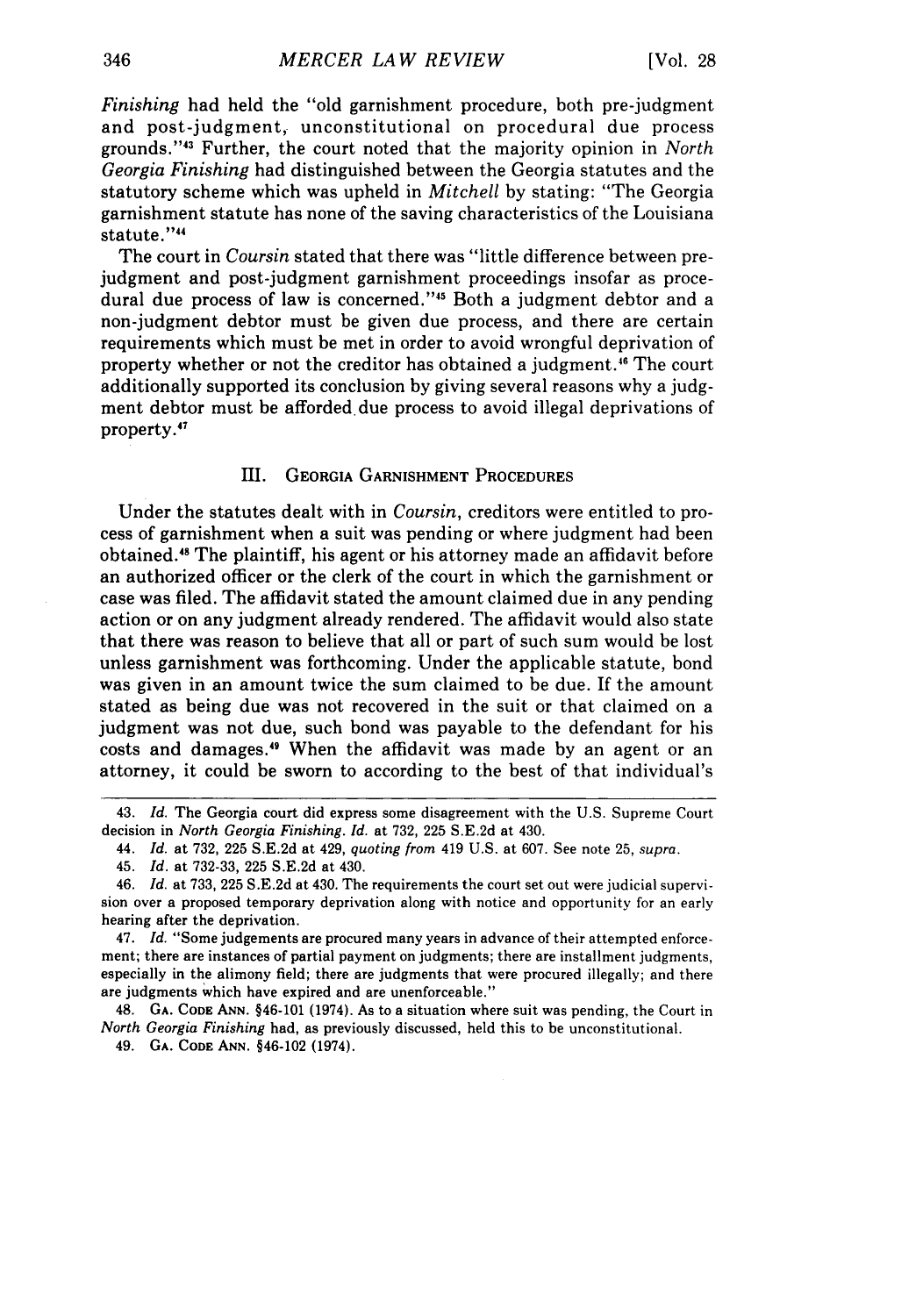knowledge and belief.<sup>50</sup> Under the former statutes the defendant could obtain dissolution of garnishment upon filing a bond with good security in the court where the judgment was obtained or where suit was pending. The bond was payable to the plaintiff for any judgment rendered on the garnishment **. 5**

As the court in *Coursin* noted, the new procedures which had become effective on July 1, 1975, had made several changes in the prior statutes.<sup>52</sup> The affidavit must now be made before a judicial officer who has supervision over the garnishment process. Further, the affidavit must state that there is apprehension of loss of all or part of the claimed amount, and it must be made clearly setting out the facts under which such loss and issuance of garnishment is claimed.<sup>53</sup> An attorney or agent of the plaintiff who makes the affidavit swears to its contents according to his personal knowledge.<sup>54</sup> The official issuing summons of garnishment shall issue a copy directly to the defendant.<sup>55</sup> As to dissolution, which may still be obtained by the filing of a bond with good security, the defendant may, within twenty days of service, petition the court for an immediate hearing." At such hearing plaintiff must show probable cause for issuance of the garnishment.<sup>57</sup>

#### IV. THE COURSIN DECISION AND THE U.S. SUPREME COURT

In its decision in *Coursin,* the Georgia Supreme Court faced the question of whether due process was required in post-judgment garnishment cases, and, if so, what would satisfy such requirements. After answering the question affirmatively, the court attempted to define the necessary standards.<sup>58</sup> The court apparently concluded that the criteria set forth in *Mitchell* was a minimum acceptable standard.<sup>59</sup> This conclusion was apparently the result of the court's analysis of the decision of the U. S. Supreme Court in *North Georgia Finishing.* However, a close reading of *North Georgia Finishing* indicates that the decision was based on the fact that the Georgia statutes did not meet the standards set forth in either *Fuentes* or *Mitchell* and did not purport to establish what due process standards were actually required in garnishment cases.<sup>60</sup>

The old statutes construed in *Coursin* failed to meet the due process

- 57. **GA. CODE ANN.** §46-401(c) (Supp. 1975).
- 58. 236 Ga. at 733, 225 S.E.2d at 430.
- 59. *Id.*

<sup>50.</sup> **GA. CODE ANN.** §46-103 (1974).

**<sup>51.</sup> GA. CODE ANN.** §46-401 (1974).

<sup>52. 236</sup> Ga. at 731, 225 S.E.2d at 429.

<sup>53.</sup> **GA. CODE** ANN. §46-102 (Supp. 1975).

<sup>54.</sup> **GA. CODE ANN.** §46-103 (Supp. 1975).

<sup>55.</sup> **GA. CODE ANN.** §46-105.1 (Supp. 1975).

<sup>56.</sup> **GA. CODE ANN.** §46-401(b) (Supp. 1975).

<sup>60. 419</sup> U.S. at 605-08.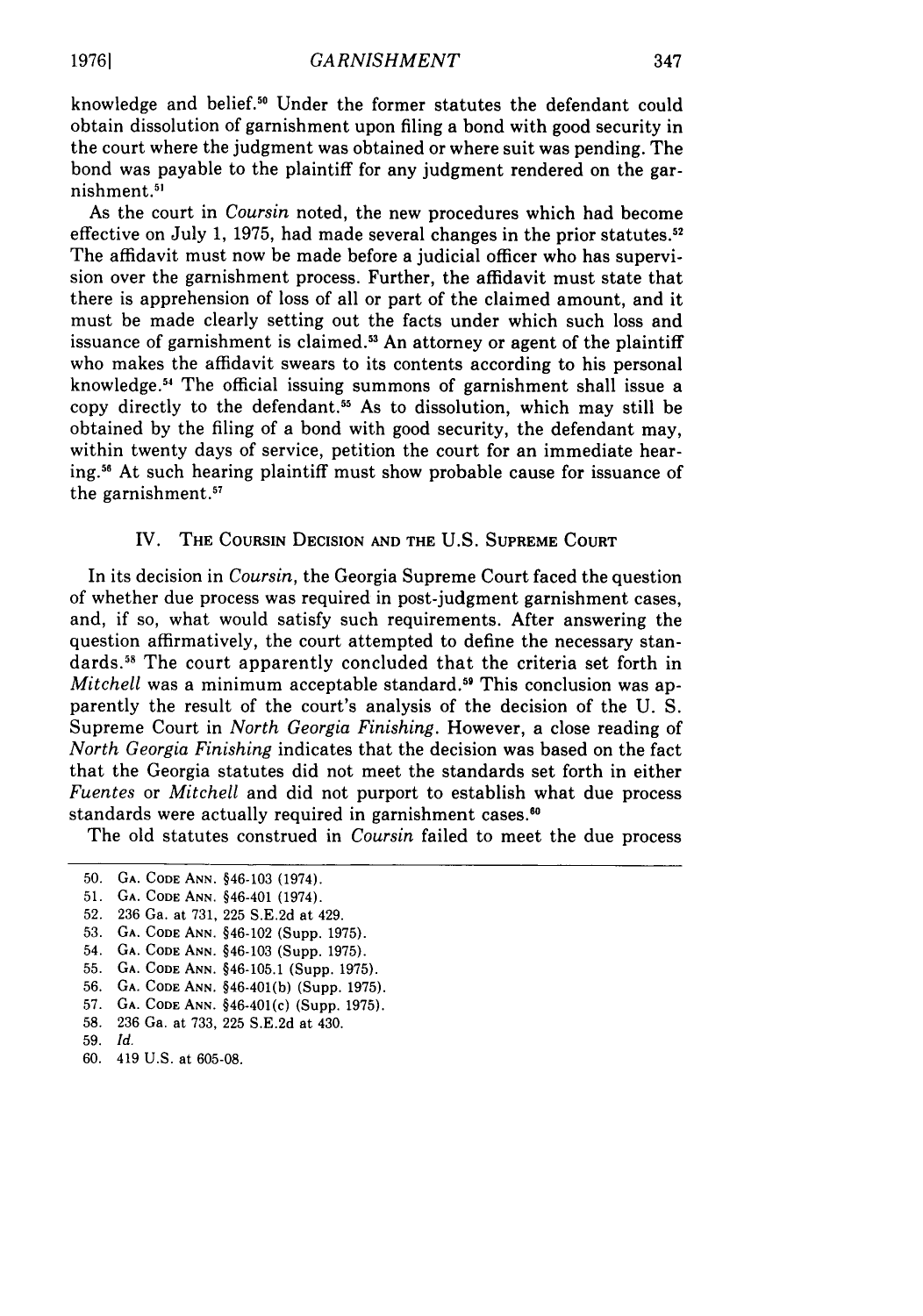requirements of *Sniadach* and *Fuentes.* In a post-judgment garnishment situation the Coursin court's reliance on *North Georgia Finishing* was correct as to the constitutionality of the statute in that "the probability of irreparable injury . . . is sufficiently great so that some procedures are necessary to guard against the risk of initial error."<sup>61</sup> There was the probability of initial error in that the old statutes did not have the notice or hearing"2 of *Fuentes* and *Sniadach,* nor did the statutes "minimize the risk of error of a wrongful interim possession."<sup>63</sup>

#### V. CONSTITUTIONALITY OF THE NEW GARNISHMENT PROCEDURES

The question which now must be answered is whether the new garnishment provisions will satisfy the Due Process Clause of the Fourteenth Amendment. Obviously, there is a failure to meet the requirements of *Fuentes* before seizure in either a pre-judgment or post-judgment situation since there is no provision for a pre-seizure hearing.

As to satisfaction of *Mitchell* criteria, the statutes do provide for judicial supervision, and the affidavit must be based on more than mere conclusory allegations." The statutes also provide the defendant in a garnishment proceeding with the right to petition for an immediate hearing for dissolution of the garnishment.<sup>55</sup> Yet, while the garnishment statute does appear to satisfy the criteria of *Mitchell,* the Court added in *Mitchell* that "this is not a case where the property sequestered **by** the court is exclusively the property of the defendant debtor."'6 *Mitchell* involved property with a "heavily encnmbered" title.<sup>67</sup> The Court was concerned with and gave several reasons for the need to protect the interests of the creditor.<sup>68</sup> Finally, the Court in *Mitchell* distinguished the factual situation presented there from that presented in *Sniadach* **by** stating: "The suing creditor... had no prior interest in the property."6 Referring to *Sniadach,* the Court said that "the creditor's claim could not rest on the danger of destruction of wages, [which were] the property seized, since their availability to satisfy the debt remained within the power of the debtor who could simply leave his job."70

<sup>61.</sup> *Id.* at 608.

**<sup>62.</sup>** *Id.* at **606.**

<sup>63. 416</sup> U.S. at 618.

**<sup>64.</sup> GA. CODE: ANN.** §46-102 (Supp. 1975).

**<sup>65.</sup> GA. CODE ANN. §46-401(b)** (Supp. **1975).**

**<sup>66.</sup>** 416 **U.S. at 604.**

**<sup>67.</sup>** *Id.*

**<sup>68.</sup>** *Id.* at **608-10.** The Court was particularly concerned with the erosion of the property as security for the seller's interest and the risk that with continued possession the buyer could destroy or conceal.

**<sup>69.</sup>** *Id.* at 614.

<sup>70.</sup> *Id.*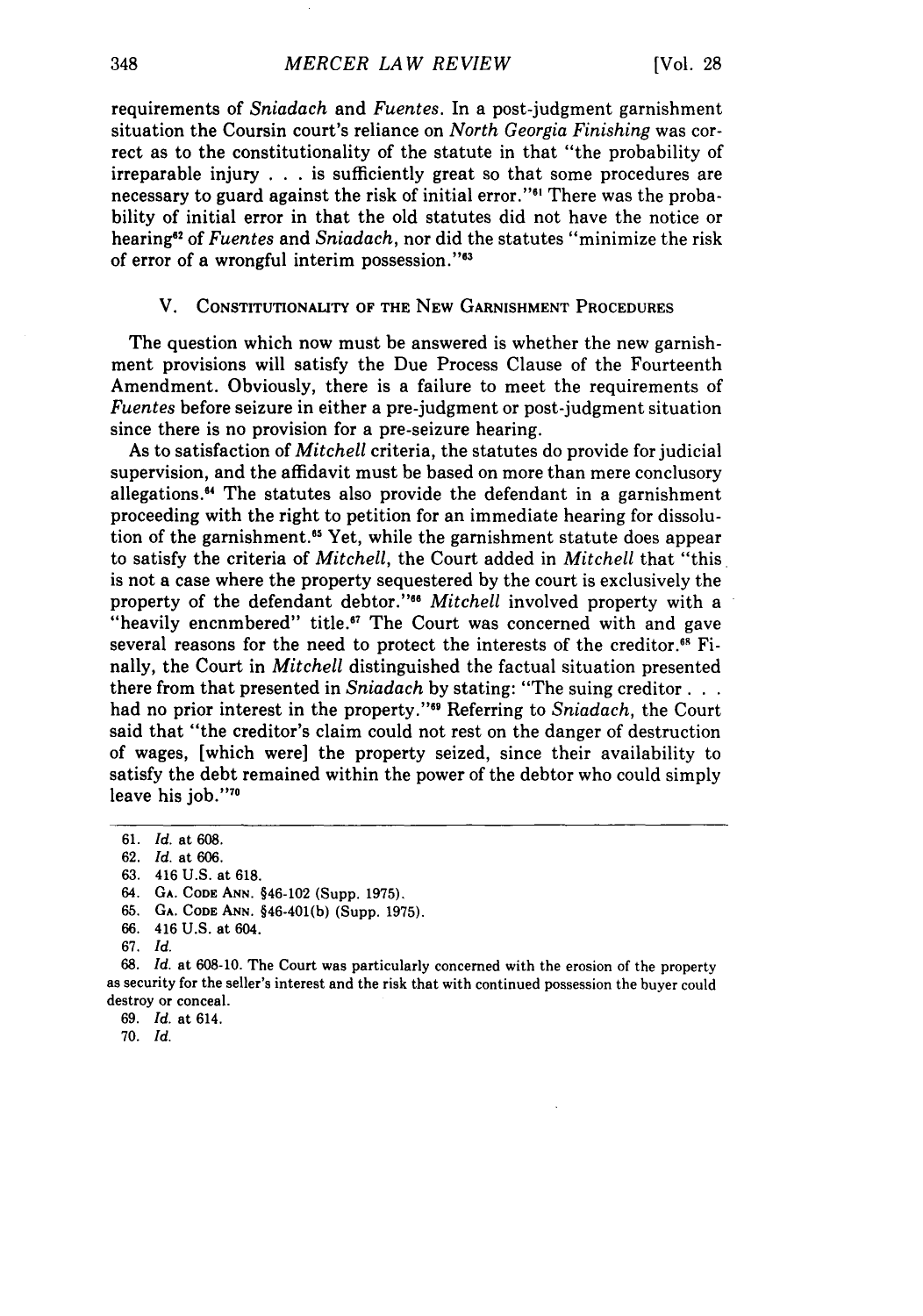#### VI. CAREY V. SUGAR

While the Court in *Mitchell* carefully distinguished the property interest involved, the recent case of *Carey v. Sugar7'* has caused further confusion in any attempt to limit the *Mitchell* standards to the type of secured property interest involved in *Mitchell.* In *Carey,* the constitutionality of the pre-judgment attachment statutes of New York were challenged.72 The property for which attachment was sought was a debt owed by one corporation to another.73 Attachment in New York under the applicable statutes could be granted in favor of a plaintiff by a judge prior to any judgment. ' Such a procedure, however, would have to be supported by an affidavit showing a cause of action and demonstrating that one of the applicable grounds existed.75 In addition, the judge could require the plaintiff to post a bond for any legal costs or damages the defendant would incur if he prevailed in the law suit.<sup>76</sup> The defendant could gain dissolution by posting a bond equal to the value of the property attached<sup>77</sup> or by moving to vacate.<sup>78</sup>

The defendants in *Carey* did not attempt dissolution under either method. Instead they attacked the constitutionality of the statutes, seeking an injunction and order vacating the attachment of the debt.79 The three-judge court found for the defendant holding that the hearing on a motion to vacate was an inadequate safeguard.<sup>80</sup> The court reasoned that such a hearing would not compel "the plaintiff to litigate the question of the likelihood that it would ultimately prevail on the merits."<sup>31</sup>

In the per-curiam decision the U.S. Supreme Court remanded to the lower court with instructions to "abstain from a decision of the federal constitutional issues until the parties . . . obtain a construction of New York law from the New York state courts."<sup>32</sup> The Court, referring to the dissolution hearing, cited both *Mitchell* and *North Georgia Finishing* in holding that "an inquiry consistent with constitutional standards is by no means automatically precluded."<sup>33</sup> Such standards apparently would

- 73. *Id.*
- 74. N.Y. Civ. PRAc. §6211 (McKinney 1963).
- 75. N.Y. Civ. Prac. §6212(a) (McKinney 1963).
- 76. N.Y. Civ. PRAc. §6212(b) (McKinney 1963).
- **77.** N.Y. Civ. **PRAC.** §6222 (McKinney 1963).
- 78. N.Y. Civ. PRAc. §6223 (McKinney 1963).
- 79. \_\_ U.S. at **\_\_,** 96 S.Ct. at 1210.

80. The lower court felt that it was inadequate in that such a hearing would be concerned only with the necessity of attachment as security for the plaintiff. *Id.* at **\_\_,** 96 S.Ct. at 1210.

- 81. *Id.* at \_\_\_, 96 S.Ct. at 1210.
- 82. *Id.* at \_\_\_\_, 96 S.Ct. at 1211.
- 83. *Id.* at  $\_\_$ , 96 S.Ct. at 1210.

<sup>71.</sup> \_\_ **U.S. \_\_** 96 S.Ct. 1208 (1976).

<sup>72.</sup> Id. at **\_\_,** 96 S.Ct. at 1208.